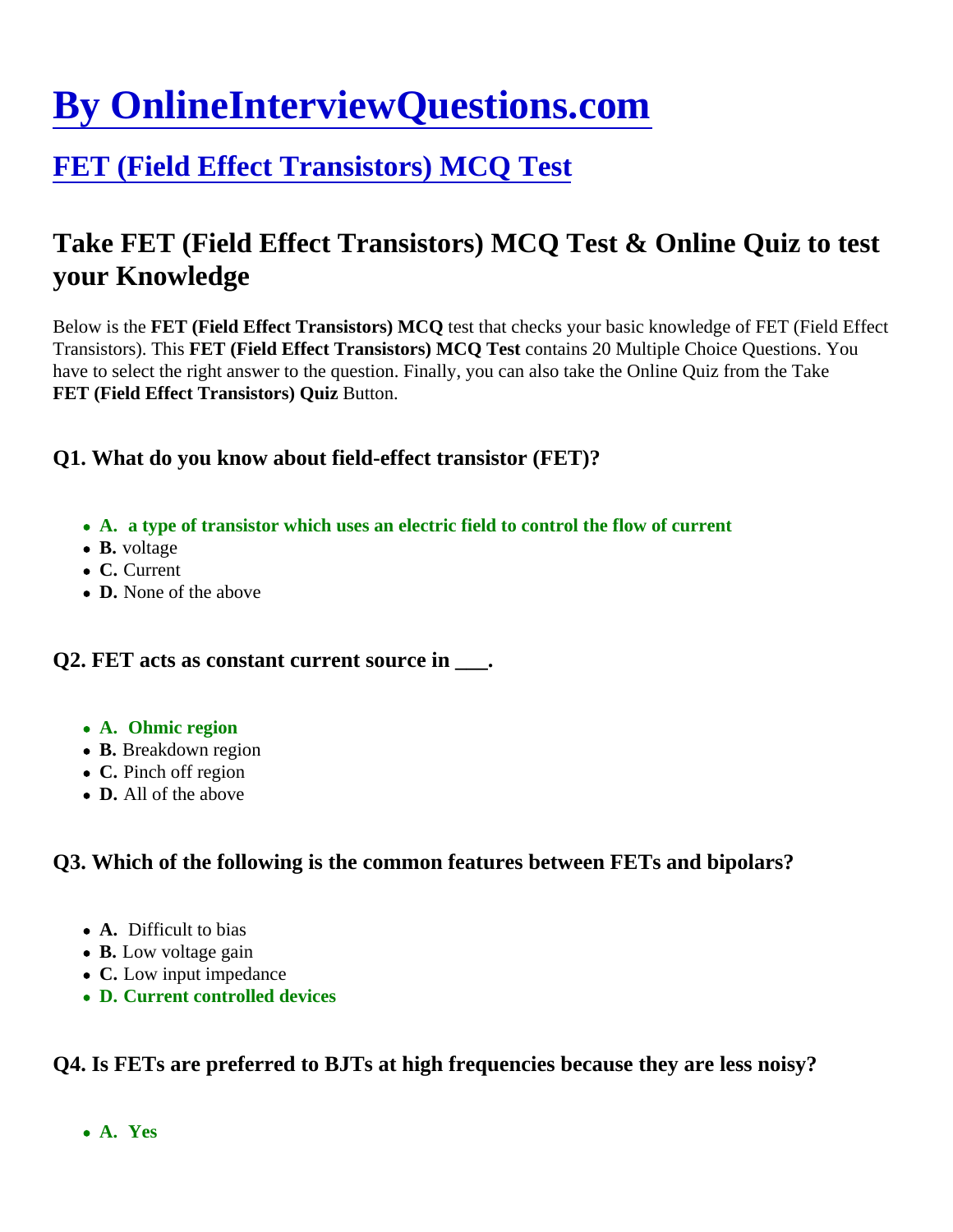**B.** No

# **Q5. FETs are preferred to BJTs at high frequencies because they are \_\_\_.**

- **A. less noisy**
- **B.** capable of handling highest frequencies
- **C.** easy to fabricate
- **D.** All of the above

#### **Q6. A JFET has three terminals, namely \_\_\_\_.**

- **A.** cathode, anode, grid
- **B.** emitter, base, collector
- **C. source, gate, drain**
- **D.** None of the above

# **Q7. The gate of a JFET is \_\_\_ biased.**

- **A. reverse**
- **B.** forward
- **C.** reverse as well as forward
- **D.** None of the above

#### **Q8. In saturation region JFET acts like a \_\_\_.**

- **A.** Switch
- **B.** Short circuit
- **C.** Bipolar device
- **D. Resistance**

#### **Q9. The input impedance of an ideal JFET \_\_\_.**

- **A.** is impossible to predict
- **B.** approaches unity
- **C. approaches infinity**
- **D.** approaches zero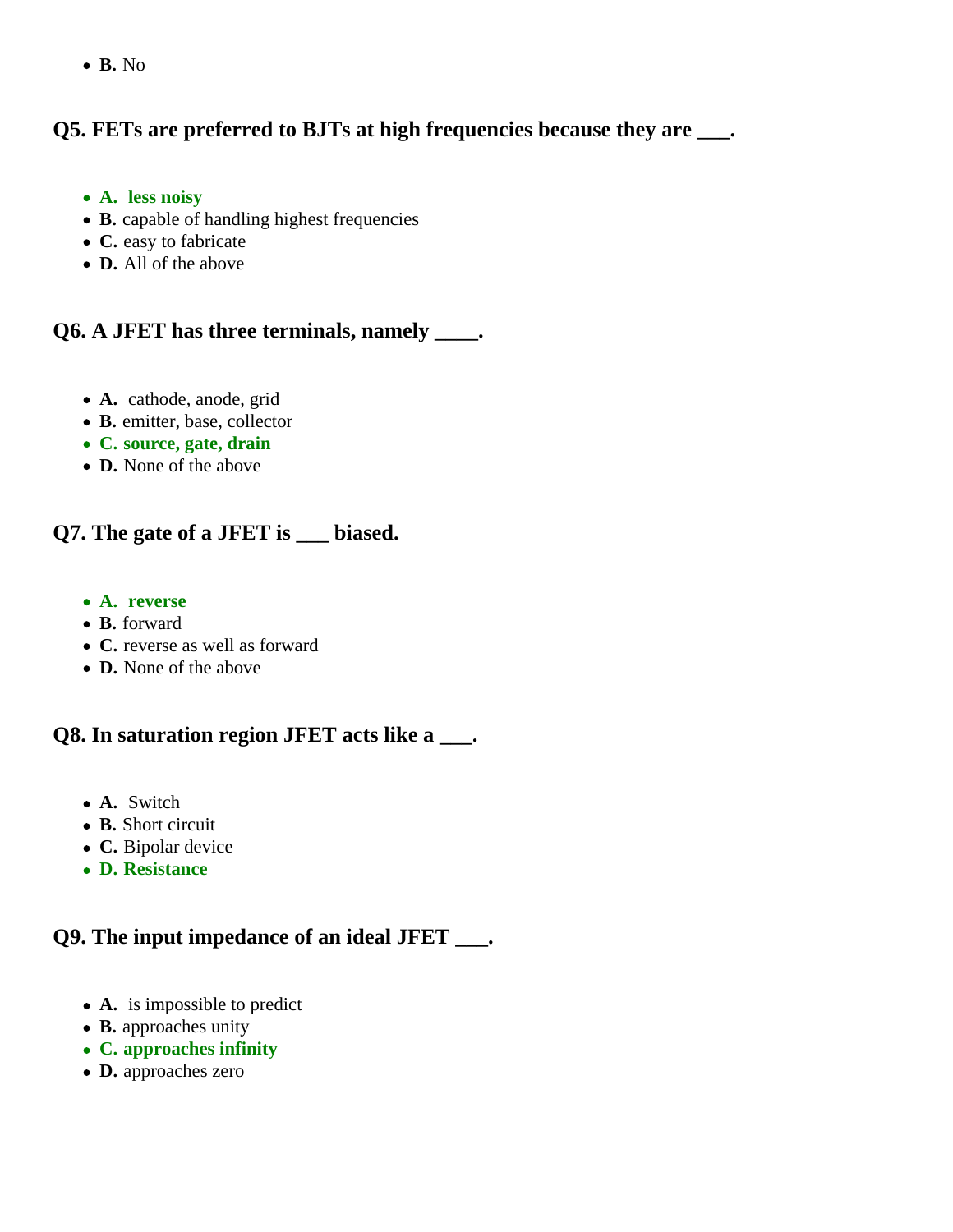**Q10. The name field effect is related to the \_\_\_\_ layers of a JFET.**

- **A. depletion**
- **B.** gate
- **C.** source
- **D.** drain

**Q11. MOSFET is a three-terminal device with gate (G), drain (D) and source (S) terminals.**

- **A. True**
- **B.** False

# **Q12. Which of the following devices has the highest input impedance?**

- **A.** JFET
- **B. MOSFET**
- **C.** Crystal diode
- **D.** ordinary transistor

# **Q13. A MOSFET uses the electric field of a \_\_\_ to control the channel current.**

- **A. capacitor**
- **B.** battery
- **C.** generator
- **D.** All of the above

# **Q14. What is the full form of MOSFET?**

- **A. metal–oxide–semiconductor field-effect transistor**
- **B.** metal–oxygen–semiconductor field-effect transistor
- **C.** metal–oxide–semi field-effect transistor
- **D.** All of the above

# **Q15. The source terminal of a JEFT corresponds to cathode of a vacuum tube.**

**A. True**